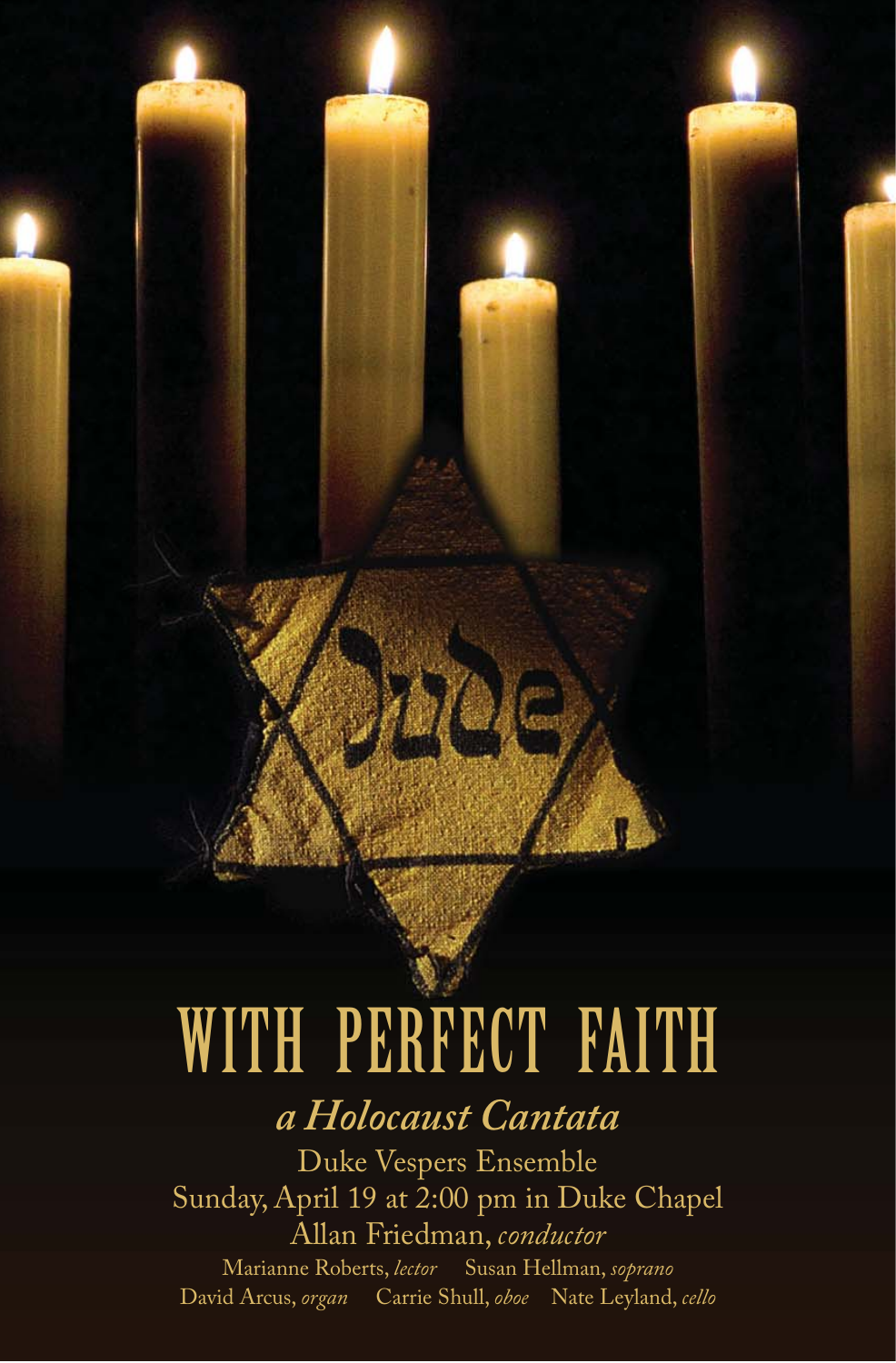# With Perfect Faith Allan Friedman

*Dedicated to the victims of the Shoah, and to those who keep their memory alive.*

Section I – A Sacred Realm

- 1. With Perfect Faith, *cello solo*
- 2. A Sacred Realm, *reader*
- 3. Without any Faith, *chorus*
- 4. Ani Ma'amin, *soprano*
- 5. I Believe, *chorus*
- 6. In a Sealed Freightcar, *chorus*

Section II – What Can We Say?

- 7. What Can We Say?, *reader*
- 8. While Bouncing the Shema Back and Forth in Shul, *chorus*
- 9. Lamentations, *soprano*
- 10. A Few More Things About the Holocaust, *chorus*
- 11. God Hid His Face, *chorus*

Section III – An Oath to Remember

- 12. An Oath to Remember, *reader*
- 13. Psalm 137, *soprano*
- 14. Rachel, a Ewe, *chorus*
- 15. The Second Generation, *chorus*
- 16. Partisan's Song, *chorus*

Section IV – Kaddish

- 17. With Perfect Faith (Reprise), *cello solo*
- 18. Mourner's Kaddish, *reader*
- 19. Kaddish in a Death Car, *chorus*
- 20. Psalm 88, *soprano*

Section V – El Meleh Rachamin

- 21. El Melech Rachamin, *reader*
- 22. Alone, *chorus*
- 23. El Meleh Rachamin, *soprano*
- 24. Walls, *men's chorus*
- 25. I Did Not Manage to Save, *women's chorus*

Section VI – The Mystery: Man

- 26.The Mystery: Man, *reader and audience*
- 27. Rebecca, 1942, *chorus*
- 28. Hatikvah, *soprano*
- 29. Witness, *soprano and chorus*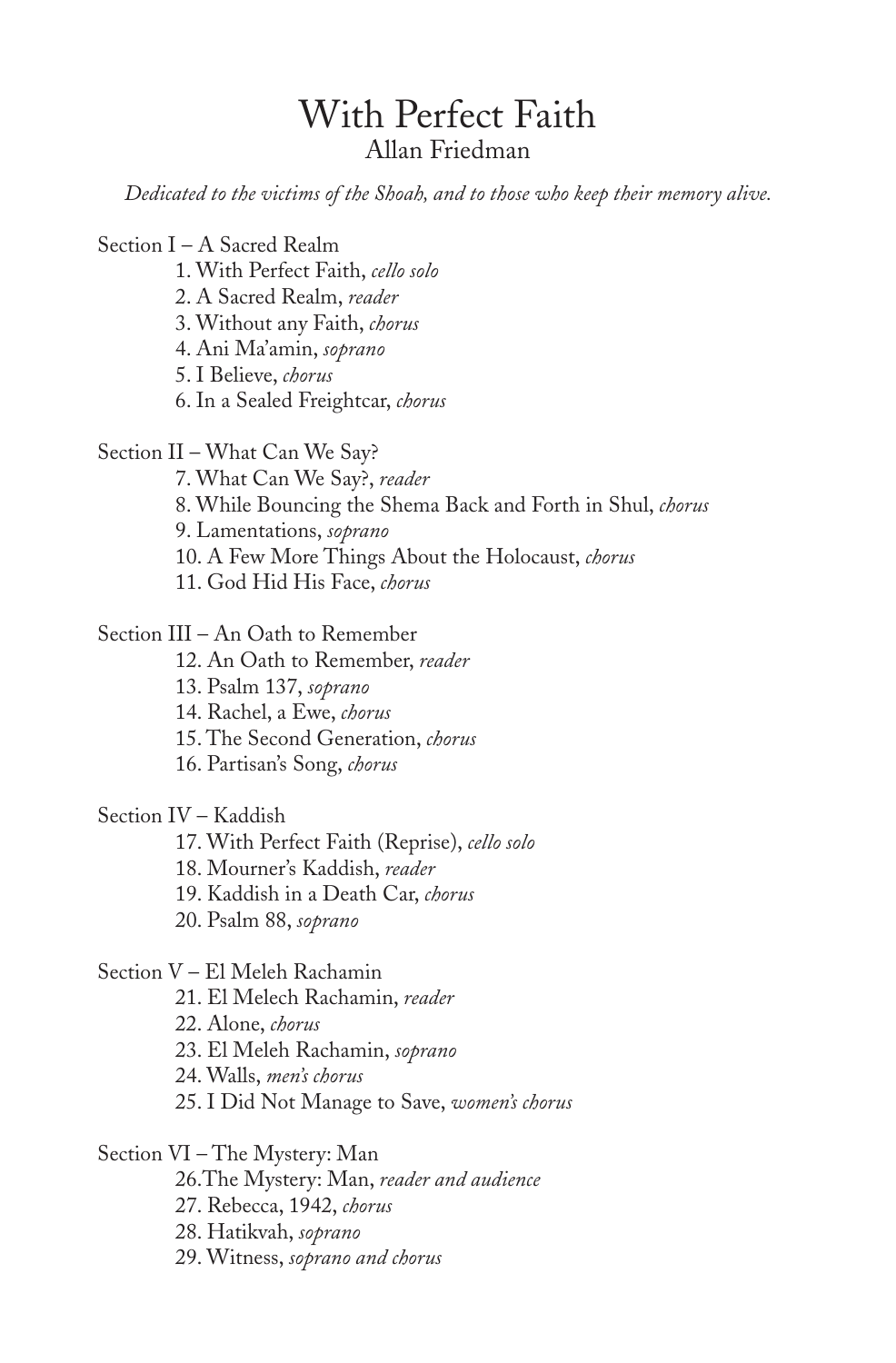# **Section I –** *A Sacred Realm*

The Holocaust is a sacred realm. One cannot enter this realm without realizing that only those who were there can know. But the outsider can come close to the gates.

*–Elie Wiesel*

### **Without Any Faith**

Without any faith in God, what is the use of all I do? Without any faith in his redemption, it's not worth living for even a second. Blessed be He.

*– Anonymous*

### **Ani Ma'amin**

*Ani ma'amin, ani ma'amin beemuna sh'ley mabviat hamashiah. Aah v'af al pi sh'yit mameyha ani ma'amin im kolze ani ma'amin*.

I believe with perfect faith in the coming of the Messiah. Although he may tarry, I believe.

*– Maimonedes, Lessons of Faith*

# **I Believe**

I believe in the sun though it is late in rising. I believe in love though it is absent. I believe in God though he is silent.

*– Anonymous*

### **In a Sealed Freightcar**

Here, in this carload I am Eve With my son Abel. If you see my older boy–Cain, son of Adam, Tell him that I…

*– Dan Pagis*

# **Section II –** *What Can We Say?*

Judaism and Christianity do not merely tell of God's love for humanity. They stand or fall on their fundamental claim that the human being is of ultimate and absolute value.

The Holocaust poses the most radical counter-testimony to both Judaism and Christianity. No statement, theological or otherwise, should be made that would not be credible in the presence of burning children.

*– Rabbi Irving Greenberg*

# **While Bouncing the** *Shema* **Back and Forth in Shul**

We were there, *Avinu*, when a mortal gift of flesh sealed the covenant with your Chosen Ones, and so were You.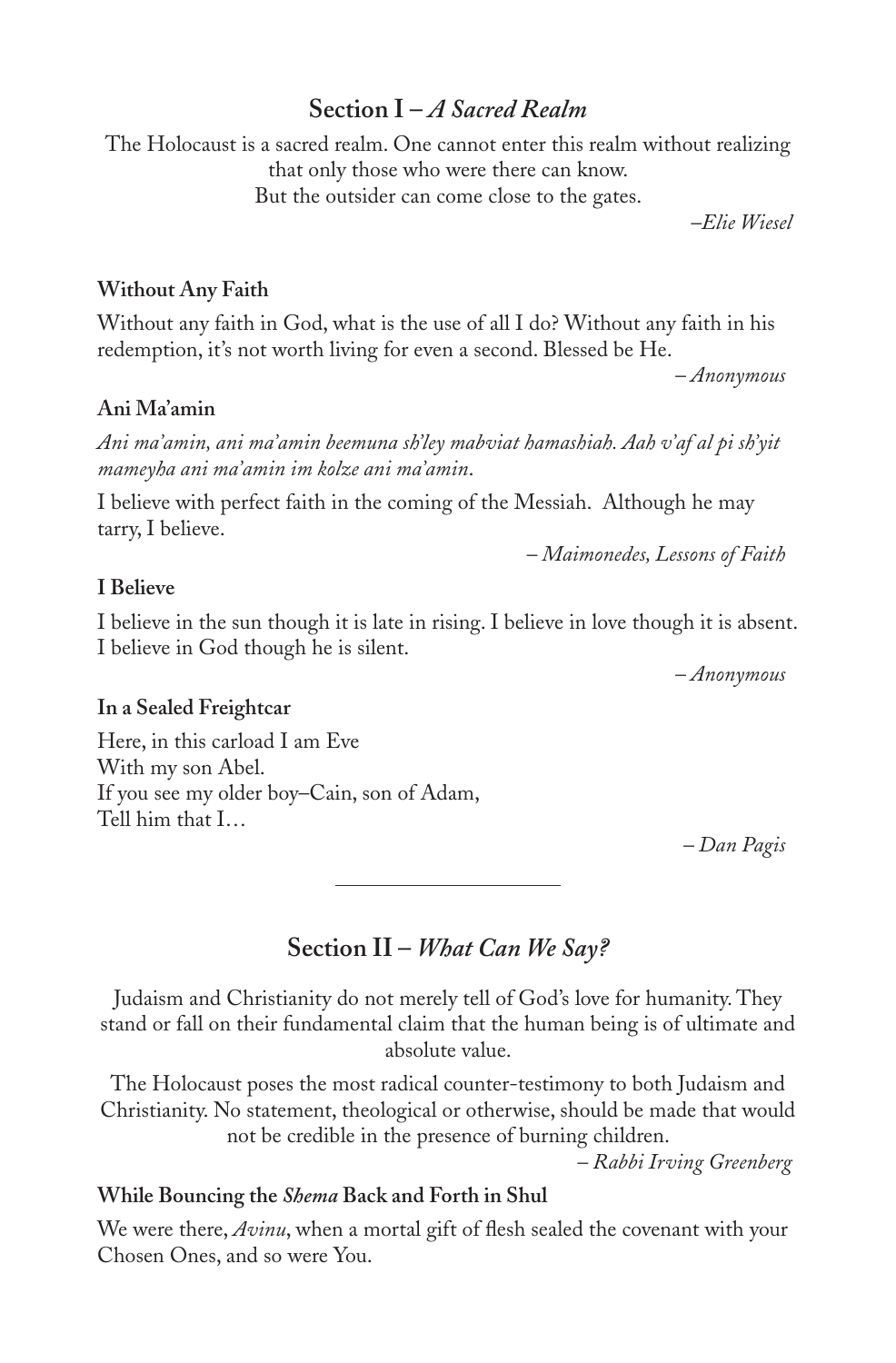We were there, *Elohenu*, when angels blessed your first born with the name of *Israel*, and so were You.

We were there, *Moshienu*, when the sole might of your outstretched hand guided Your children from the chains of Pharaoh's bondage, and so were You.

We were there, *Malkeinu*, when Judaic shout of trumpets claimed a homeland for your nation, and so were You.

We were there, *HaRachaman*, when the winds of your forgiveness swept us from our tears in Babylon to our laughter in Jerusalem, and so were You.

We were there, *Adonai*, when the glory of your defenders shone for eight days with the purity of one, and so were You.

We were there, God, when the life of your Holy People was diffused into gas and their spirits chased into ovens, and where were You?

*– Talia N. Bloch*

# **Lamentations**

*Kol a mar ha shem, kol beramah nishma, n'hee b'chee tamruim! Rachel m'vah kah albaneha, me'ana l'hinachem baneha, ki ei neinu. Lo aleichem kolove'rei derech? Habitu ur'uh: im yesh mach'ov k'machovi asher o'leil li?* 

A voice is heard in Ramah, lamentation and bitter weeping! Rachel is weeping for her children, refusing to be comforted, for they are no more. Is it nothing to you, all you who pass by? Look and see: is there any pain like that which has befallen me?

*– Jeremiah 31:15, Lamentations 1:12*

# **A Few More Things About the Holocaust**

Not only their money was taken a few more things like beds and bathrooms songs and stories air. Not only their furniture was taken a few more things like hallways and windows bags and babies hair. Not only their time was taken a few more things like hinges and handles brothers and sisters prayer.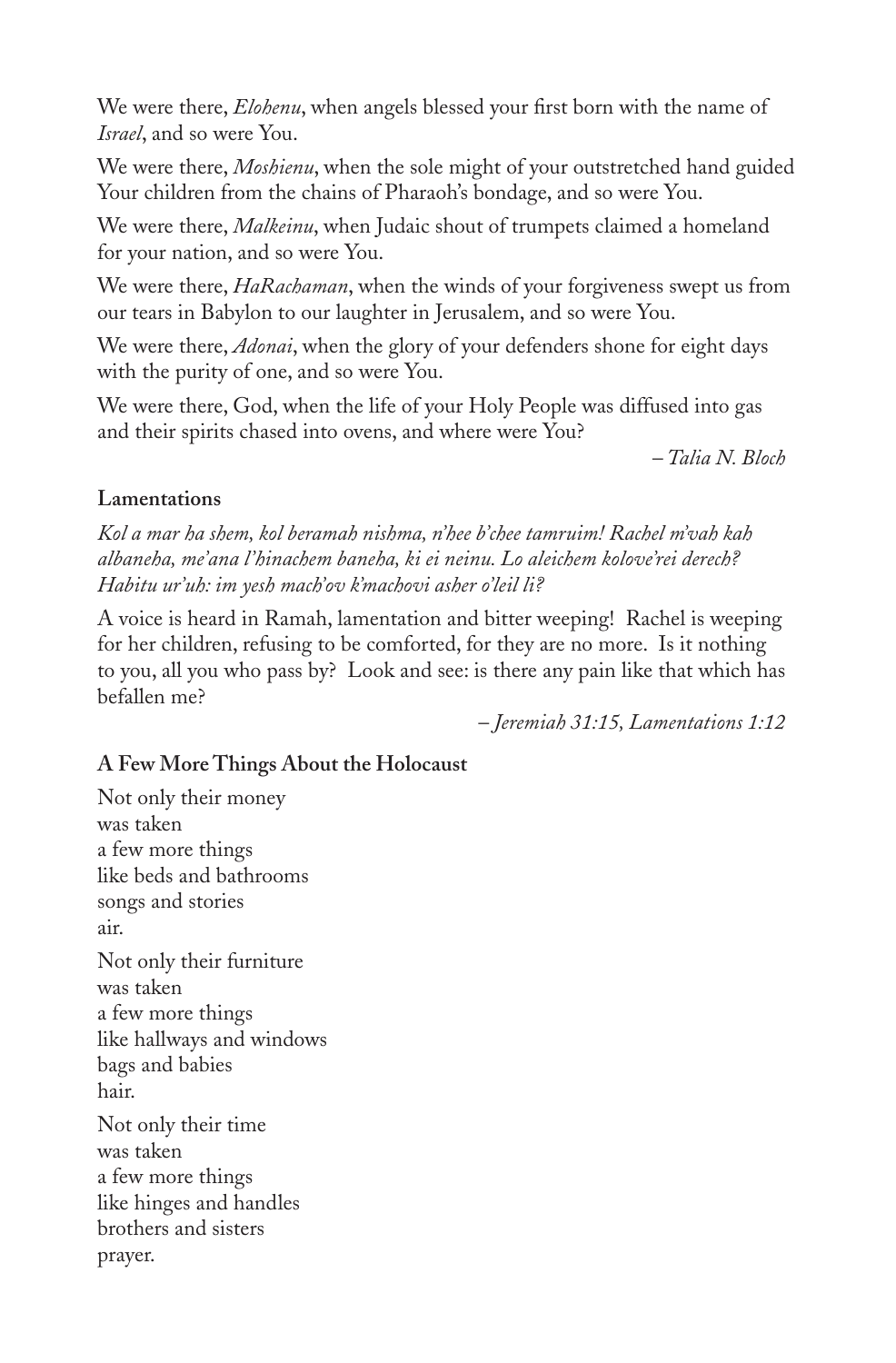Not only their breath was taken a few more things like shame and shadow space and spirit God.

*–Beatrice H. Lifshitz*

### **God Hid His Face**

All the roads led to death, all the roads.

All the winds breathed betrayal, all the winds.

At all the doorways angry dogs barked, at all the doorways.

All the waters laughed at us, all the waters.

All the nights fattened on our dread, all the nights.

And the heavens were bare and empty, all the heavens.

God hid his face.

*– Rajzel Zychlinshy*

# **Section III –** *An Oath to Remember*

In the presence of eyes which witness the slaughter, Which saw the oppression the heart could not bear, And as witness the heart that once taught compassion Until the days came to pass that crushed human feeling,

I have taken an oath: To remember it all, to remember, not once to forget!

Forget not one thing to the last generation when degradation shall cease, To the last, to it's ending, when the rod of instruction shall have come to conclusion,

> An oath: Not in vain passed over the night of terror.

An oath: No morning shall see me at flesh-pots again

> An oath: Lest from this we learned nothing.

> > *–Abraham Shlonsky*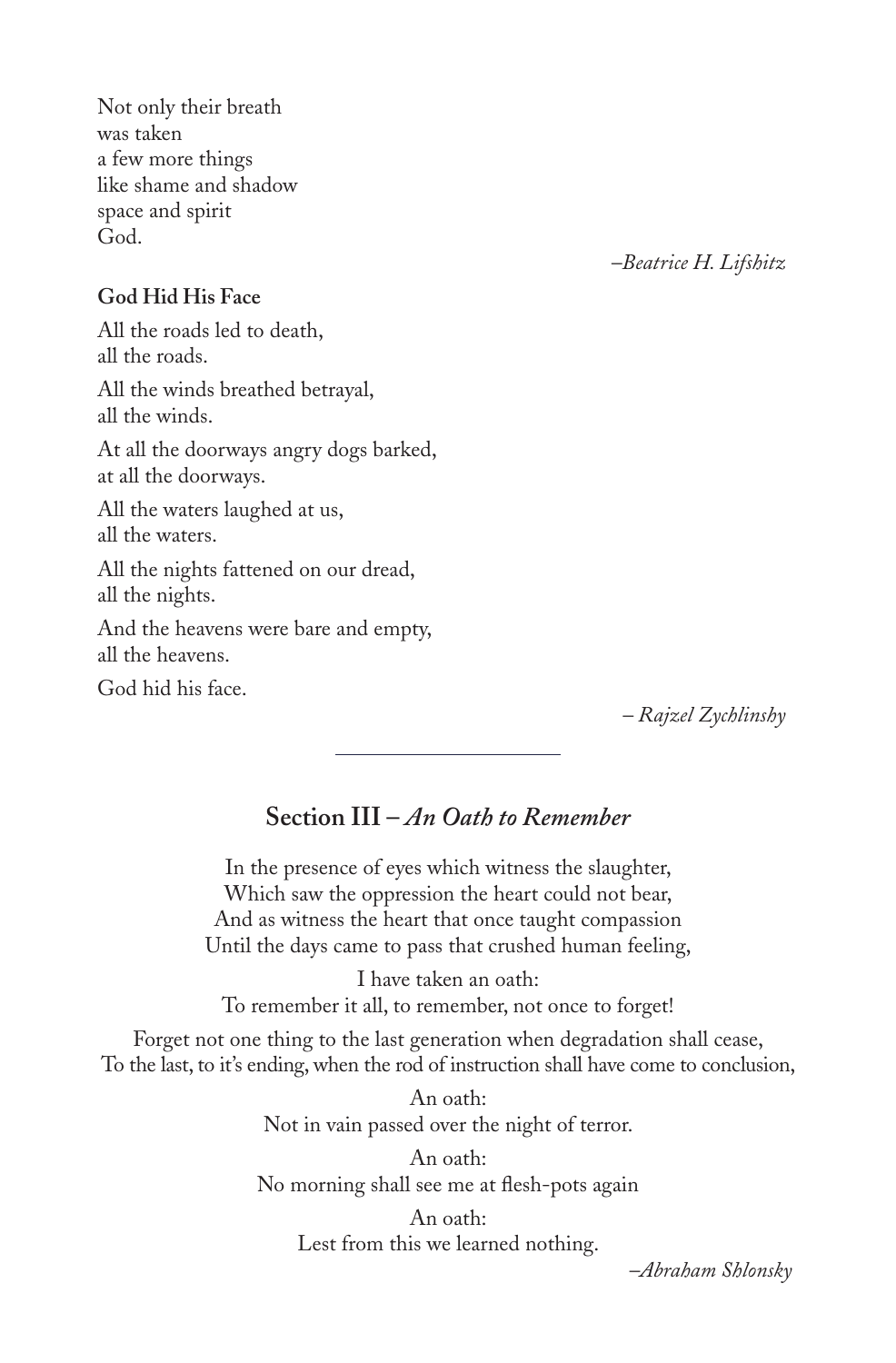### **Psalm 137**

*'Al naharot Bavel sham yashavnu gam bakhinu b'zache re nu et tsiyon. Im eshkachech Y'rushalayim tishkach y'mini tidbak l'shoni l'chiki im lo ezk'rekhi im lo a'ale. Et Y'rushalayim 'alrosh simchati et Y'rushalayim a rosh simchati.* 

By the rivers of Babylon, there we sat, sat and wept as we thought of Zion. If I forget you, O Jerusalem, let my right hand wither, let my tongue stick to my palate, if I cease to think of you, if I do not keep Jerusalem in my memory even at my happiest hour.

–*Psalm 137: 1,6*

### **Rachel, a Ewe**

We named you for the sake of the syllables and for the small boat that followed the Pequod gathering lost children of the sea. We named you for the dark eyed girl who waited at the well while her lover

worked seven years and again seven.

We named you for the small daughters of the Holocaust who followed their six-pointed stars to death and were all of them known as Rachel.

### **The Second Generation**

true, we are the children of a nocturnal twilight the heirs of Auschwitz and Ponar but ours is also the rainbow: in us the storm meets sunlight to create new colors as we add defiant sparks to an eternal fire

– *Linda Pastan*

– *Menachem Z. Rosensaft*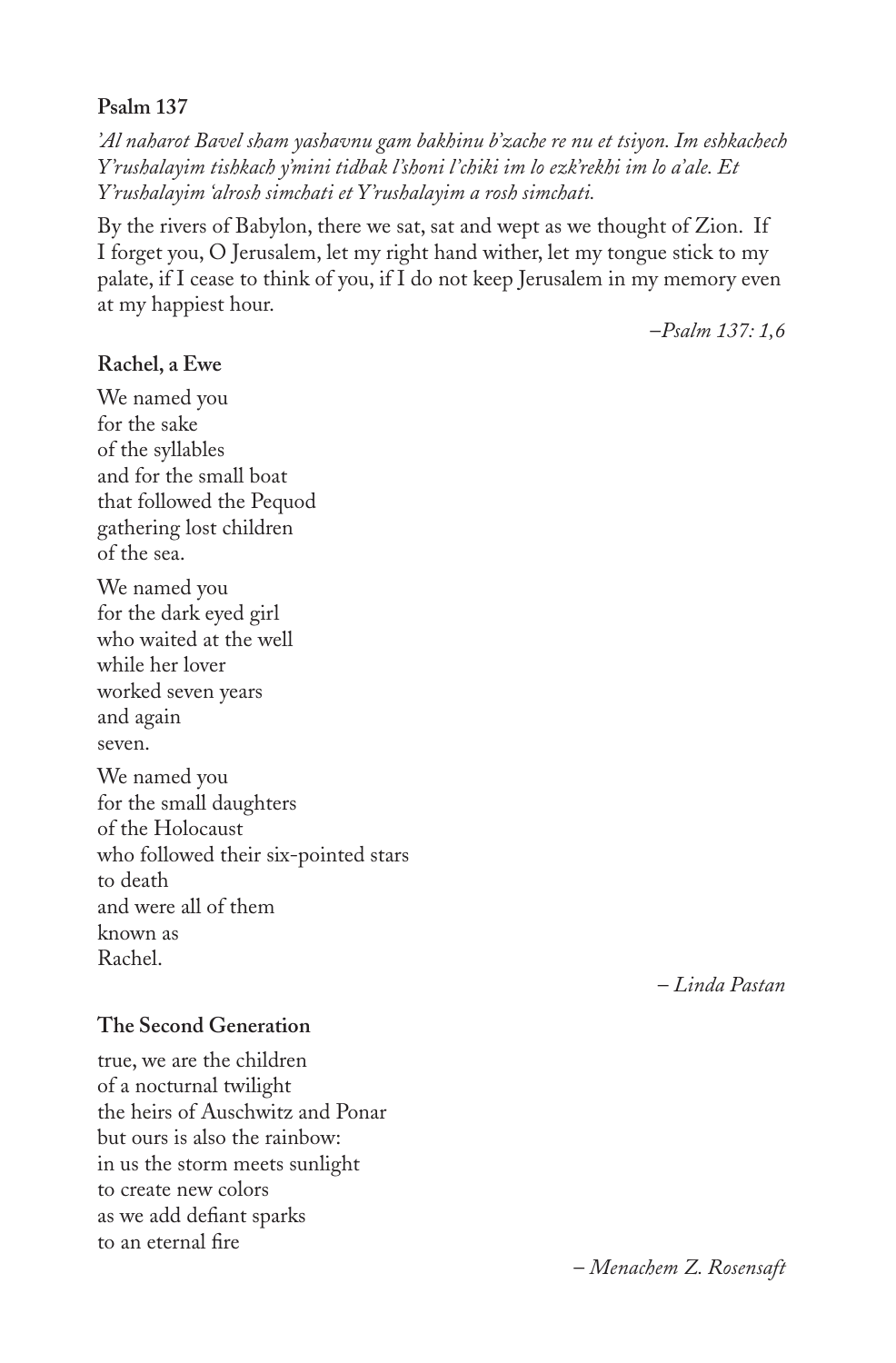# **Partisan's song**

Never say that there is only death for you, though leaden clouds conceal skies of blue. For the hour that we have hungered for is near, 'neath our tread the earth shall tremble 'We are here!'

From lands so green with palms to lands all white with snow, we shall come with all our anguish and our woe. And where a spurt of blood fell upon the earth, there our courage and our spirits have rebirth.

We'll have the morning sun to set our days aglow, and all our yesterdays shall vanish with the foe. And though the dawn meets some delay in night's dark hand, this song of life shall ring from land to land.

This song was written with our blood, and not with lead. It's not a song that birds sing overhead. This song rang out above the roar of crashing walls, and to all future generations this song calls.

 *–Anonymous poem from the Warsaw Ghetto*

# **Section IV –** *Kaddish*

# **Mourner's Kaddish**

*Yit-gadal v'yit-kadash sh'may raba b'alma dee-v'ra che-ru-tay, ve'yam-lich malchutay b'chai-yay-chon uv'yo-may-chon uv-cha-yay d'choil beit Yisrael, ba-agala u'vitze-man ka-riv, ve-imru amen.*

*Y'hay sh'may raba me'varach le-alam uleh-almay alma-ya.*

*Yit-barach v'yish-tabach, v'yit-pa-ar v'yit-romam v'yit-nasay, v'yit-hadar v'yit-aleh v'yit-halal sh'may d'koo-d'shah, b'rich hoo. Meen kol beer-chata v'she-rata, tooshb'chata v'nay-ch'mata, da-a meran b'alma, ve'imru amen.*

*Y'hay sh'lama raba meen sh'maya v'cha-yim aleynu v'al kol Yisrael, ve'imru amen. O'she shalom beem-romav, hoo ya'ah-she shalom aleynu v'al kol Yisrael, ve'imru amen.*

Magnified and sanctified be G-d's great name in the world, which He created according to His will. May He establish His kingdom during our lifetime and during the lifetime of Israel. Let us say, Amen.

May G-d's great name be blessed forever and ever.

Blessed, glorified, honored and extolled, adored and acclaimed be the name of the Holy One, though G-d is beyond all praises and songs of adoration which can be uttered. Let us say, Amen.

May there be peace and life for all of us and for all Israel. Let us say, Amen.

Let He who makes peace in the heavens, grant peace to all of us and to all Israel. Let us say, Amen.

*–Sabbath Evening liturgy*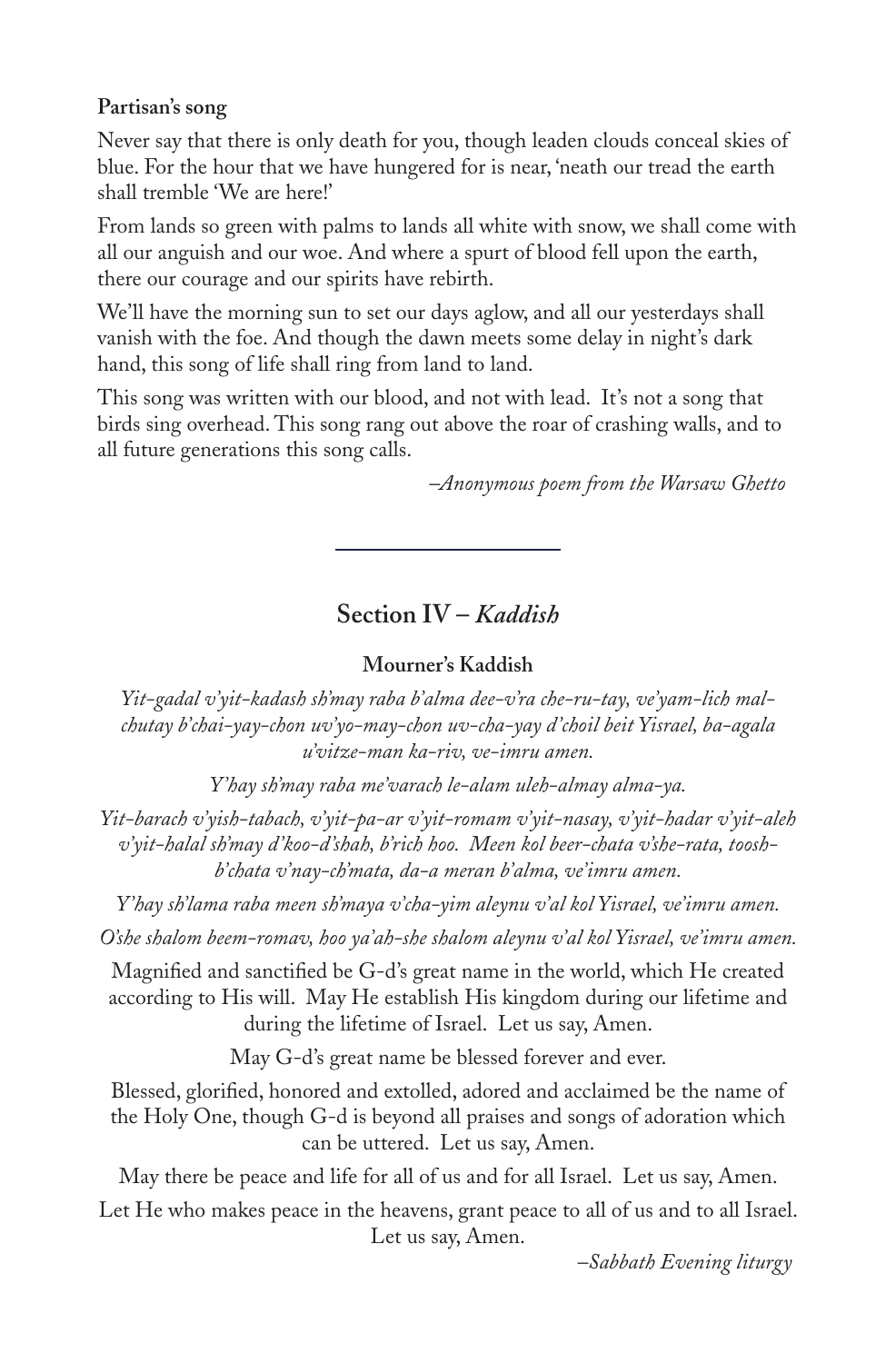### **Kaddish in a Death Car**

In a sealed up death car strung with barbed wire, a Jew stands up and talks to God, "I carry candles with me, See? I light them."

Each of us in this car will say Kaddish after himself: "*vyisgadal vyisg'dash sheme rabo..."*

Without a cry each said kaddish after himself. And God stood up to say kaddish for the world.

*– Aaron Zeitlin*

### **Psalm 88**

*Adonai, Elohei y'shuati Yomtsa'akti balailah negdecha, yomtza'akti balailah negdecha. Ta vo l'fa necha t'fi lati hateh az'n'chah l'rinati. Kisav 'ah v'ra ot nafshi v'cha yai lish'ol li'sh 'ol higi yu.*

O Lord, God of my deliverance, when I cry out in the night before you, let my prayer reach you: incline your ear to my cry. For I am sated with misfortune; I am at the brink of Sheol.

*–Psalm 88: 1-4*

# **Section V –** *El Meleh Rachamin*

### **El Meleh Rachamin**

Exalted, compassionate God, grant perfect peace in Your sheltering presence among the holy and the pure, to the souls of all our brethren: men, women, and children of the House of Israel who were slaughtered and suffocated and burned to ashes.

May their memory endure, inspiring truth and loyalty in our lives. May their souls thus be bound up in the bond of life. May they rest in peace.

And let us say: Amen

*–Yom Hashoah liturgy*

### **Alone**

…All of them the wind took, All have flitted away And I am left alone. And like a close of a very ancient dirge And like a prayer of pleading, and fear Falls on this heart, this silent, sultry weeping This passionate tear. *– Hayim Bialik*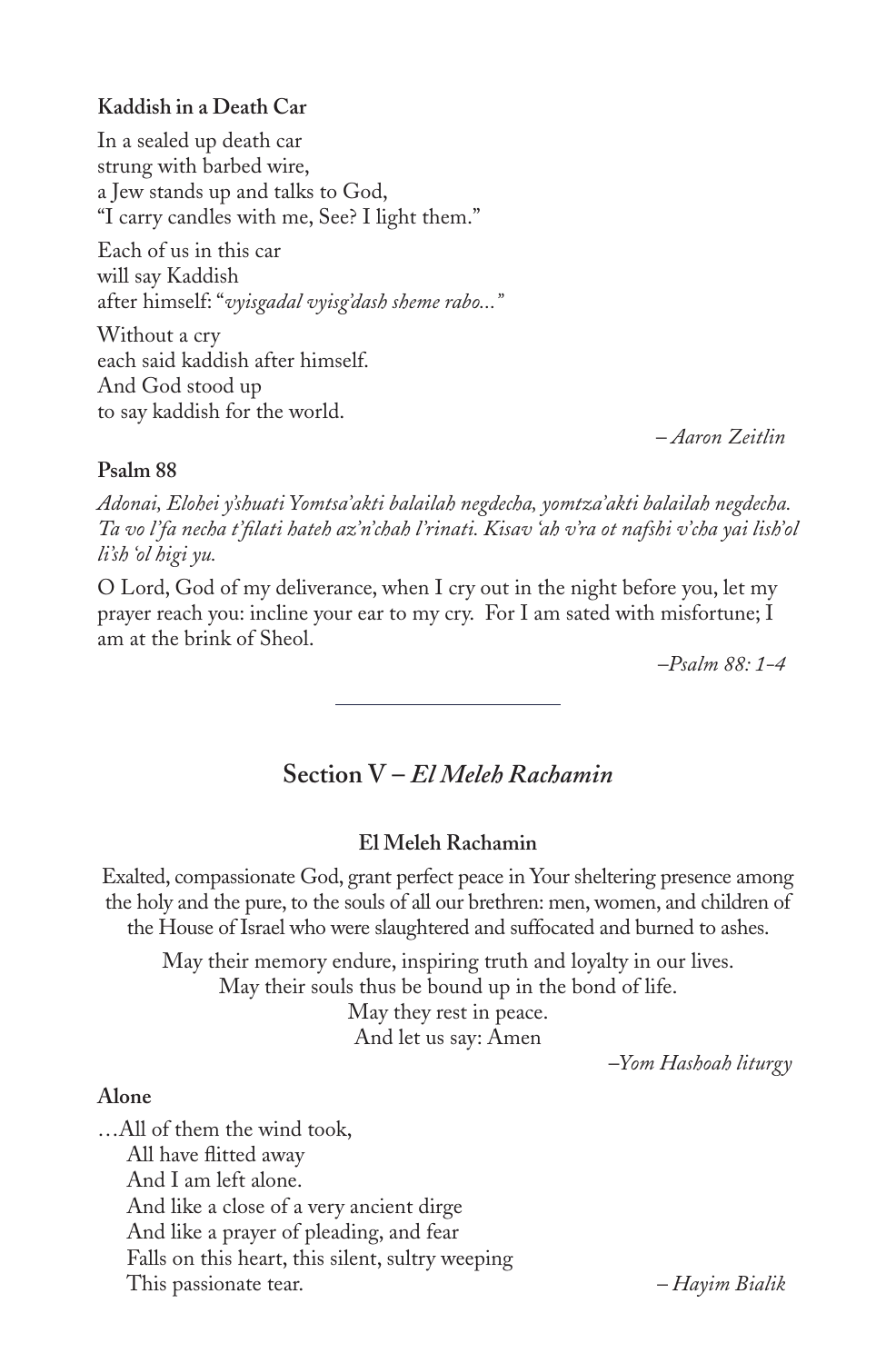# **El Meleh Rachamin**

*El maleh rachamin sho chren bam'ronim ha'ma tzei m'nuchah nechona ta al kan fey hash I nah b'ma'a lot k' do shim uteho rim ke'zo har ha ra kia maazhirim et nish'mat kol achein v'ne yisroel hanashim nashi v'tav shne hi h'r' gu v'nit b'hu v'nis, r'fu v'ni n'chu b' gane den tehey menuchato ano ba'al harachamin hastier seder kena f 'av le'olamin veyritzror bitzror hachayim et nishmatechem adonai hu nachalata v'yanuach be'shalom al mishkavo techem v'no mar amen.*

Exalted, compassionate God, grant perfect peace in Your sheltering presence among the holy and the pure, to the souls of all our brethren: men, women, and children of the House of Israel who were slaughtered and suffocated and burned to ashes. May their memory endure, inspiring truth and loyalty in our lives. May their souls thus be bound up in the bond of life. May they rest in peace. And let us say: Amen  *– Yom Hashoah liturgy*

# **Walls**

If the walls between us were made of glass, we'd have shattered them long ago and we'd have walked over the pieces to each other.

But the walls between us are invisible they are hard to penetrate since they run through our hearts and spirits.

*– Willy Verkanf-Verion*

# **I Did Not Manage to Save**

I did not manage to save a single life I did not know how to stop a single bullet I wander round cemeteries which are not there I look for words which are not there I run to help where no one called to answer the event I want to be on time even if I am too late.

*– Jerry Ficowski*

# **Section VI –** *The Mystery: Man*

*Reader:*

Tell me not man is a beast Compared to man, beast is angel. Do beasts build crematoria? Do they hurl children into the fire? Do they take pleasure in death?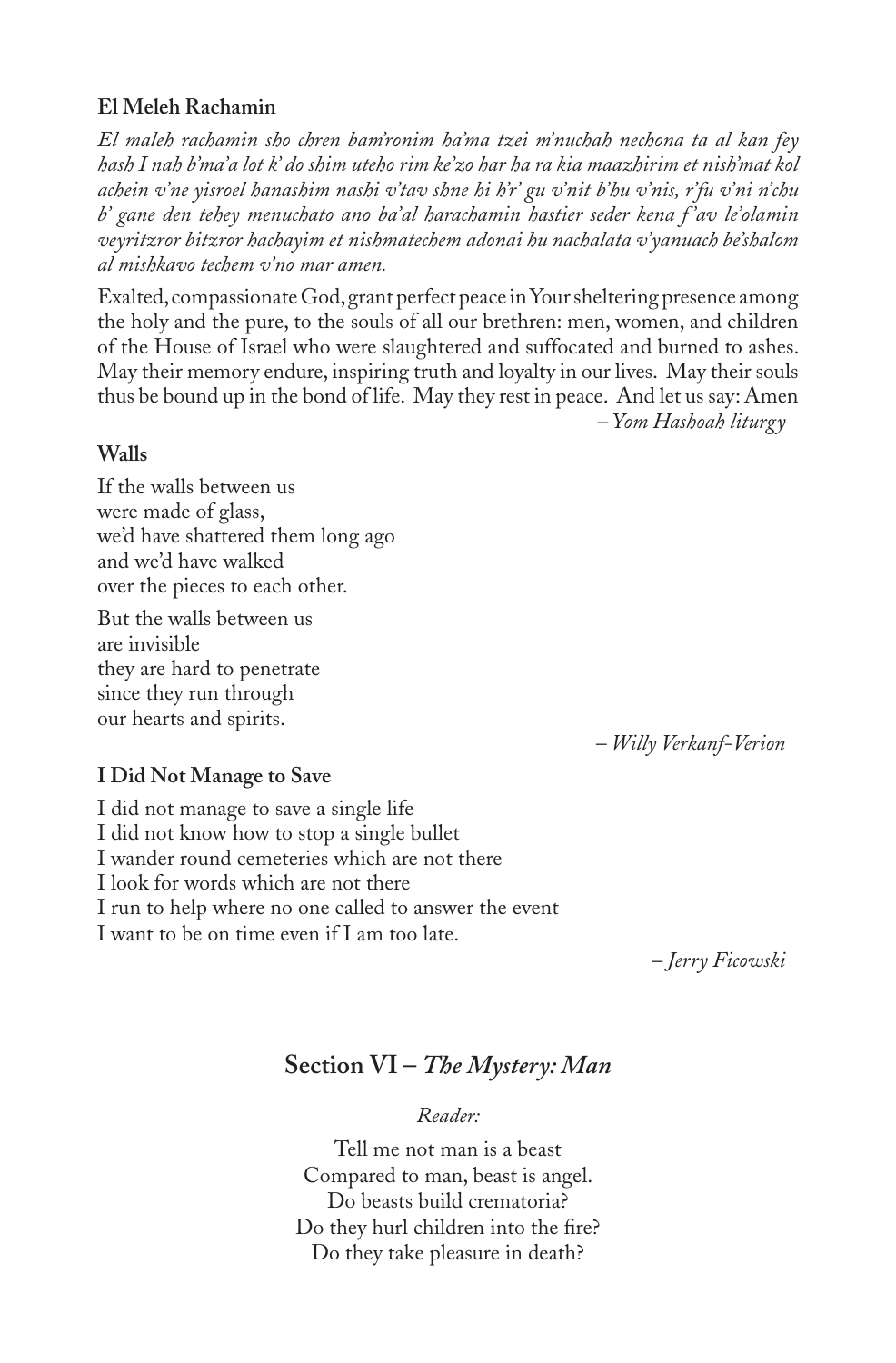*Audience:*

**Tell me not man is a beast He is more than an angel He is word of an Isaiah. He is outcry of Job. He yearns for new worlds. Tell me not man is a beast.**

*Reader:*

Tell me not man is a beast. Compared to man, beast is angel. Do beasts use napalm on each other? Do they torture prisoners? Do they kill their own kind? Tell me not man is a beast.

*Audience:* **Tell me not man is a beast. He is more than an angel. He is willingness to help. He is ability to fast. He is a creature that can cry, confess, and change. Tell me not man is a beast.**

> *Reader:* Tell me not man is a beast. Compared to man, beast is angel. Man robs, wrecks, and ravages.

*Audience:* **But unlike beast and unlike angel, Man can begin again. So tell me not what man is. Tell me instead what man can be. Tell me what you would be, And then I will know what man is.**

*–Aaron Zeitland*

### **Rebecca, 1942**

several cakes and a cantor, three bars of chocolate, one harmonica– by arrangement with the other blocks, two jars of marmalade, and a set of lookouts. *– R. M. Cooper* We stole a glass and hung the canopy between two bunks, life is ancient beauty. Still in this the bride and groom are happy, the ceremony small. Every duty properly done: manage a rabbi and the ring,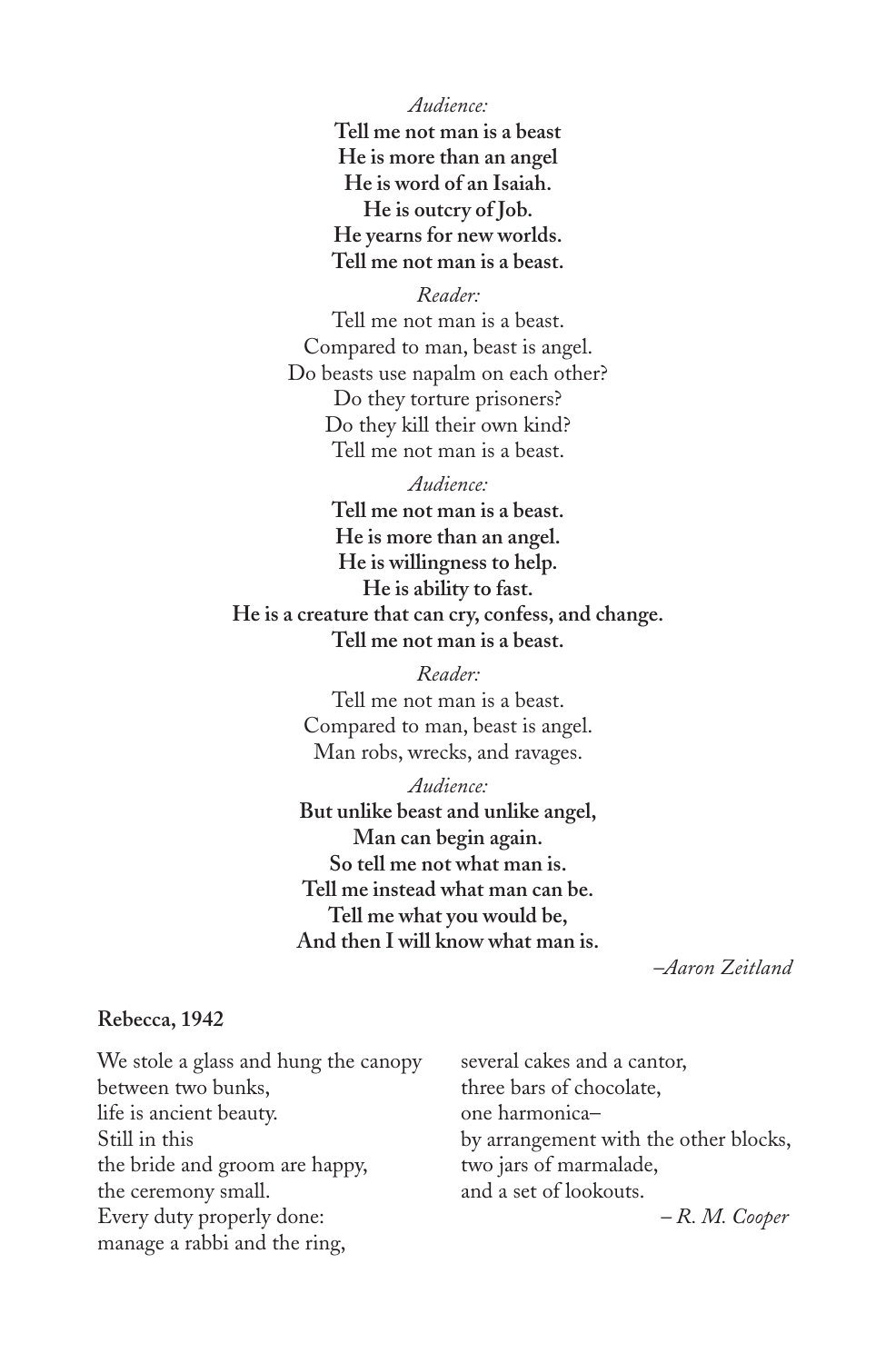# **Hatikvah**

*Kolod balevav p'nima, nefesh Y'hudi homiya. 'ulfaatemizrach kadima, ayin l'tsiyon tsofi ya. Od lo avda tikvatenu, hatikva bat sh'not al payim, 'liyot am chofshi b'artsenu, b'erets Tsiyon Y'rushalayim.* 

So long as still within the inmost heart a Jewish spirit sings, so long as the eye looks eastward, gazing towards Zion, our hope is not lost – that hope of two millennia, to be a free people in our land, the land of Zion and Jerusalem.

*– I. H. Imber*

### **Witness**

…I sing to celebrate and cry. My sounds are prayers to be heard by the living and the dead. I bear witness to the light, to the dark and claim the miracle while the ocean whispers that for each wave that dies, another one rises and breathes itself to the shore.

*– M. Pasternak*

# **THE DUKE VESPERS ENSEMBLE**

Allan Friedman, *director*

| Soprano<br>Alto<br><b>Tenor</b><br><b>Bass</b>                                                                                                                                                                                                                                                                                                                           |                   |
|--------------------------------------------------------------------------------------------------------------------------------------------------------------------------------------------------------------------------------------------------------------------------------------------------------------------------------------------------------------------------|-------------------|
| Ali Carnes<br>Fontane Au<br>Chase Bannister<br>James Cheeks, Jr.<br>Liza Crabtree<br>Karen Cook<br>Paul Leary<br>Justin Jaworski<br>Jordan Fuson<br>Erica Dunkle<br>PJ Nicholls<br>Kevin Johnson<br>Jennifer Midura<br>Ruthan Freese<br>Christopher Shreve<br>Matt Lyons<br>Kristina Warren<br>Meredith Hawley<br>Roman Testroet<br>Stephanie Westen<br>Aidan Stallworth | Christian Pikaart |

**The Duke Vespers Ensemble** is a select group of singers specializing in Renaissance and 20th-century motets. The choir was founded twenty years ago at Duke as the primary leaders of evensong, which is celebrated in Duke Chapel during the academic year. The choir is made up of Duke students, staff, and alumni of diverse religious backgrounds. The choir performs two concerts each year, as well as special services for Advent, Lent, Candlemas, and All Hallows' Eve. In the last few years the choir has performed masterpieces such as Josquin's *Missa Pange lingua*, Victoria's Missa pro Defunctis a 6, and Byrd's Mass for 4 Voices. This past December and January the choir toured internationally for the first time, traveling to Dresden, Prague, and Munich.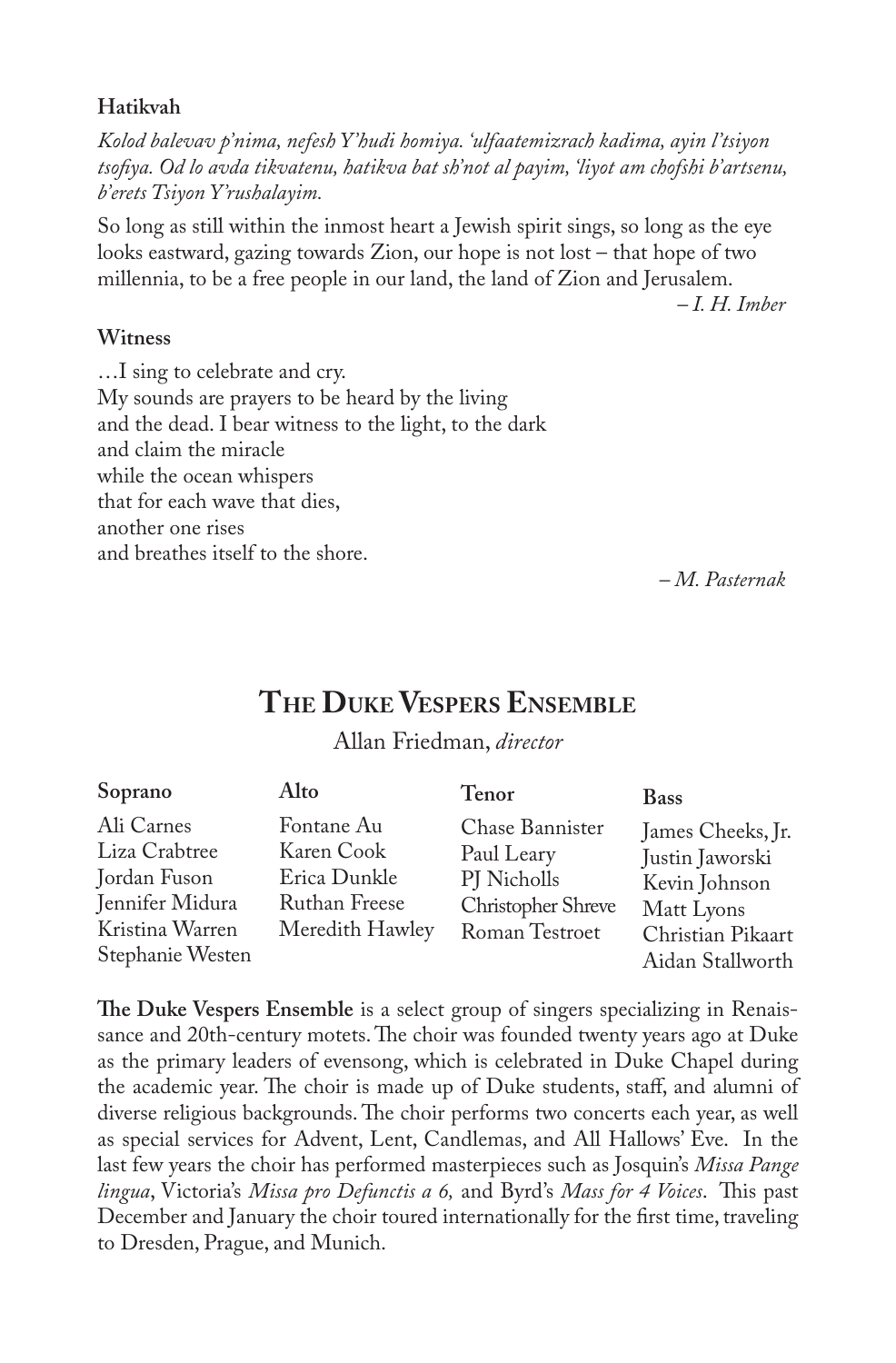**Marianne Roberts** (nee Cohen) was born in 1920 in the Rhineland, the younger of two girls. Her father, a World War 1 veteran, passed away on January 1, 1933, the day Hitler came to power. On Kristallnacht, or "The Night of Broken Glass" November 10, 1938, over 40 armed men stormed into the house where she and her sister were living and destroyed everything of value. The two girls were able to hide in the root cellar for over two days, where they lived in the dark without food or water. After living with some other Jews for a few months in a nearby house, Marianne and her sister received a visa to move to the US. After being stripped of all their financial resources aside from about five dollars, they made their way to England and then on to the United States. Ms. Roberts now travels locally and speaks about the horrors and the lessons of the Holocaust. She is a proud mother of two children, a son who lives in Cherry Hill, NJ and a daughter who lives in Durham.

Soprano **Susan Jean Hellman** is a rising talent in musical circles, primarily as an interpreter of Italian Opera. The past two years she has been a Resident Artist at the Palm Beach Opera, appearing as Mimi in *La Bohème* and Clotilda in *Norma* this season and as Giannetta in the mainstage performance of *L'Elisir d'Amore* and Violetta in *La Traviata* in 2007-2008. At Central City Opera she performed Cio-Cio-San in *Madama Butterfly* and was awarded the Darla Mabee Larson Memorial Award. Ms. Hellman was also chosen as the soprano soloist for the 2007 World of Offenbach Spring Tour with Glimmerglass Opera, where she also sang the role of Minerva in Offenbach's *Orpheus in the Underworld*. Her other roles include L'Amour and Une Ombre Heureuse (*Orphée et Eurydice*), Barbarina (*Le Nozze di Figaro*), Betty Parris (*The Crucible*), and Princess Nicoletta (*The Love for Three Oranges*). Ms. Hellman has also been an apprentice at the Sarasota Opera and has sung with the Opera Theater Festival of Lucca, Italy, the Ezio Pinza Council for American Singers of Opera in Oderzo, Italy. She received a BM from Indiana University in 2001, and MM from the Cincinnati College-Conservatory of Music in 2004. Ms. Hellman sang the premiere of With Perfect Faith in April, 2001.

**Allan Friedman** directs the Duke Vespers Ensemble, as well as the Duke Divinity School Choir and the Women's Voices Chorus of Chapel Hill, North Carolina. Originally from Duluth, Minnesota, Allan earned his BA in music at Duke where he studied conducting with Rodney Wynkoop. In the fall of 1997, he studied at the University of Natal, Durban in South Africa where he learned choral music from Joseph Shabalala, leader of Ladysmith Black Mombazo, renowned for their work on Paul Simon's album Graceland. In 2001, he graduated with a Masters Degree in Musicology from the University of North Carolina, Chapel Hill, where he wrote his thesis on South African choral competitions. In the spring of 2005 Allan earned his Doctorate of Musical Arts from Boston University where he wrote his dissertation on Russian Jewish Choral Music from St. Petersburg circa 1905-1925.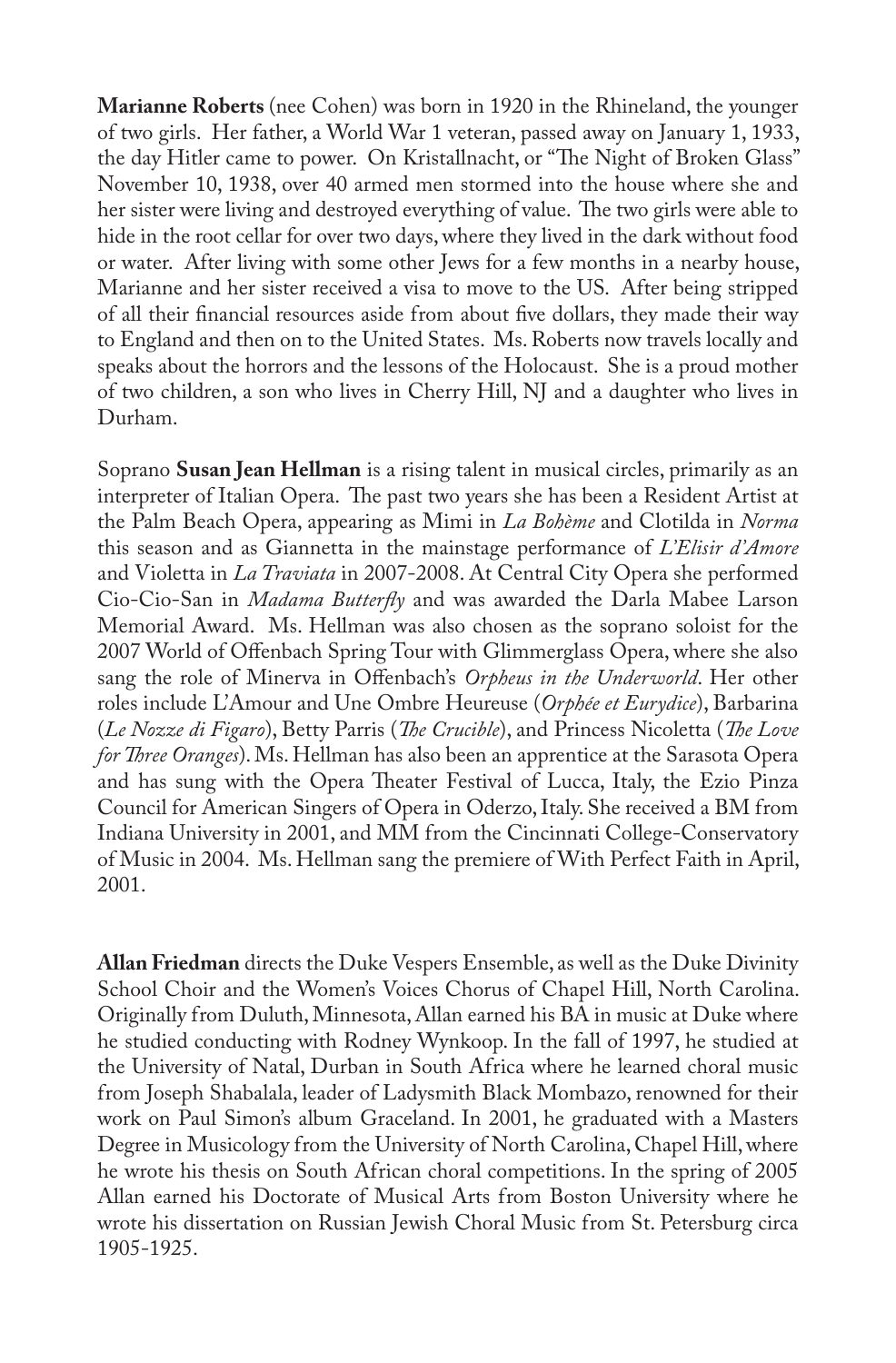# **PROGRAM NOTES**

In the spring of 2000 I had the opportunity to visit the United States Holocaust Museum in Washington, D.C. for the first time. What I saw shocked, enraged, grieved, and humbled me. I found myself unable to speak for several hours, and deeply moved even after many weeks. My ultimate response to what I had seen was to conceive and compose *With Perfect Faith*. Knowing that the words of survivors and others closely tied to the Shoah would have more power than anything I could devise, I sought out poetry in English that spoke to me and my various reflections and reactions to the Holocaust: anger, admiration, guilt, and hope. I also chose Hebrew scriptures that spoke of great times of crisis and grief that mirrored these reflections.

Formally, the piece owes a great deal to the Britten *War Requiem* and the Schütz *Musicalische Exequien*, both of which were on my consciousness when I composed the piece in the summer of 2000. The separation of reader, soprano, and choir, as well as prose, English poetry, and scripture was inspired by the Britten. The use of a small baroque-style ensemble, alternating with the choruses, was inspired by Schütz. The key relationships, texts, and ranges of the pieces are all designed to escort the listener through the six sections of the piece. In turn, each section calls forth a different reaction to the Holocaust: admiration for the faith of the dead who had gone to the gas chambers with perfect faith, questioning the absence of God in the unspeakable horrors of the Shoah, vowing to remember the slaughter forever, honoring the dead, coping with the guilt of survival, and, finally, searching for hope in the future.

*With Perfect Faith* had its premiere on April 17, 2001 at Judea Reform in Durham and was performed for the second time in April, 2004 at the University of Minnesota-Duluth. *– Allan Friedman*



*Allan Friedman conducts the Vespers Choir.*